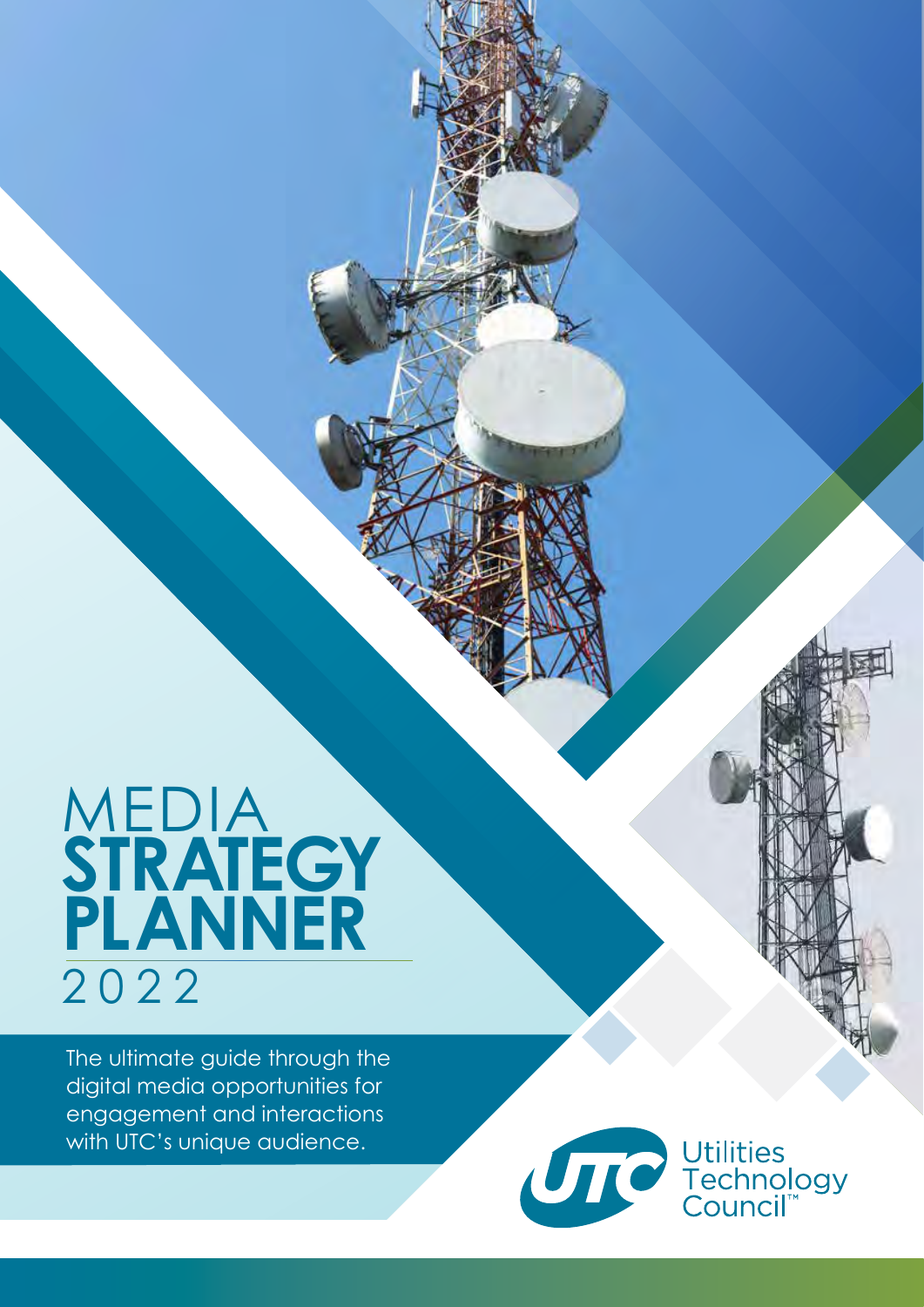# **MEDIA KIT OVERVIEW**

At UTC, we have always made it our goal to drive innovation, foster collaboration and influence public policy. This 2022 Media Strategy Planner is your guide to the different digital media offerings that UTC encourages its members to take advantage of. There are various opportunities for you to explore that will help drive your creativity throughout the next calendar year. Although the last two years have been a roller coaster ride for most of us, UTC has remained resilient and motivated. Share your message with us and we will help you assemble it in a creative way. Let's get started!

# **MEDIA STRATEGY PLANNER**



Brittany Luckett joined UTC in 2020 to manage UTC's digital marketing and social media communications tools. Her professional experience includes digital communications work for a non-profit organization based in Washington, DC. She received her bachelor's degree in Mass Communications: Strategic Advertising from Virginia Commonwealth University in Richmond, Va.

Manager, Marketing 202-833-6827

**BRITTANY LUCKETT** brittany.luckett@utc.org



For more than 25 year's Cheryl Stratos has worked in the Utility construction and communications space representing various trade associations. Ms. Stratos has a strong background in economics and has extensive experience in research and program development. She is active in the association community and a volunteer Board member of the Melanoma Research Foundation (MRF) Chairing the Development Council and is part of the Executive Committee. She also consults with varies trade associations helping them develop creative sales strategies. Her special interests include: riding and showing horses, and a love of aviation, plus spending time with her family.

**CHERYL STRATOS** cheryl.stratos@utc.org National Sales Representative 703-926-5615



Shawn McClafferty has over 20 years of advertising experience with a focus on Graphic and Web Design. He has a strong understanding of retail marketing, healthcare, and information technology. Mr. McClafferty's creativity shows itself in his work and he has won many accolades for his creations and illustrations, including two time winner of artSPARK Street Painting. His business is to create compelling visual messages in both print and digital media to effectively market brand and business on behalf of his clientele, which includes UTC, ALS (Lou Gehrig's disease) & North Carolina Mutual Drug.

Designer 919-606-1339

**SHAWN MCCLAFFERTY** shawn.mcclafferty@utc.org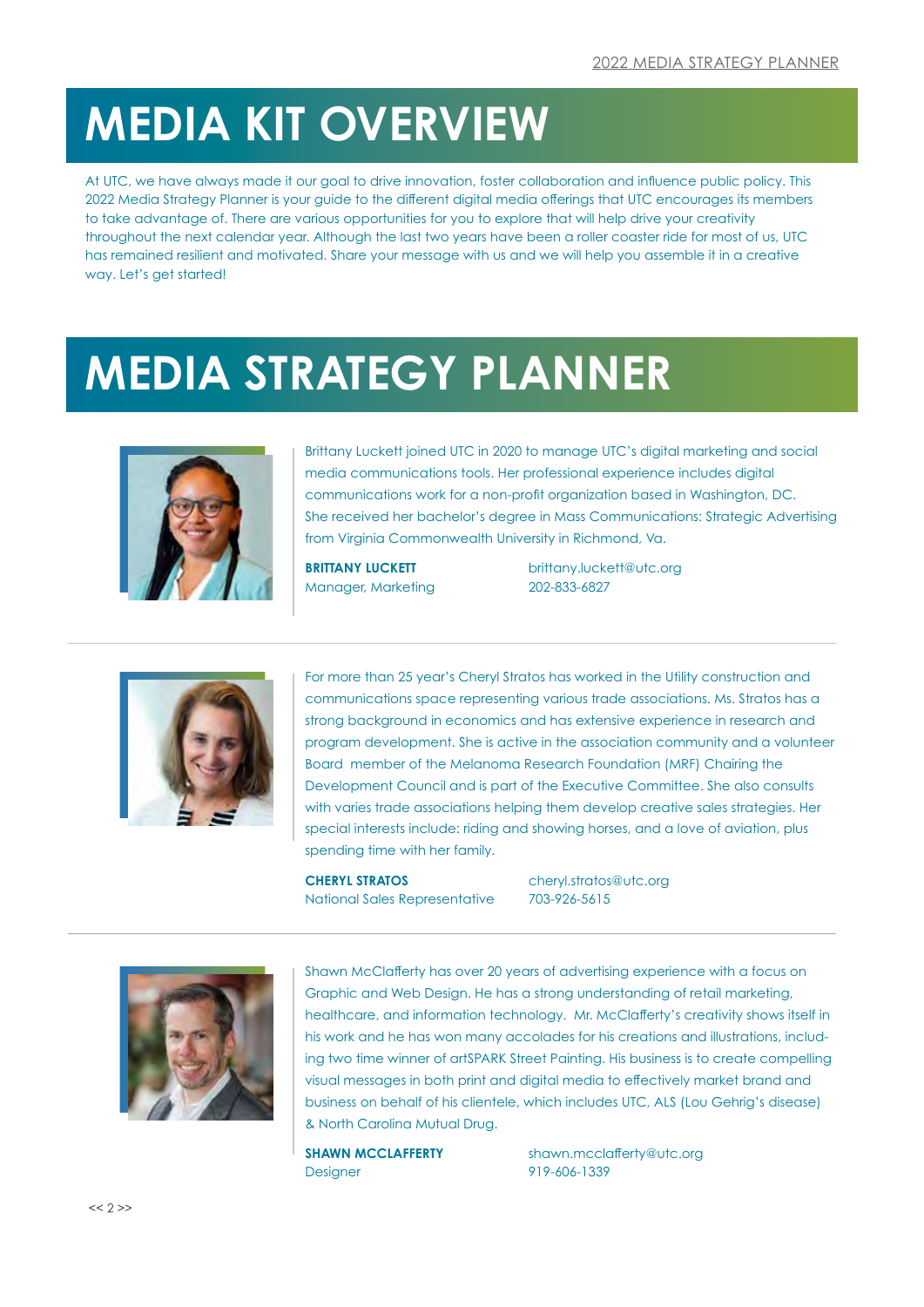13,500 +

**UTC MEMBER EMAIL SUBSCRIBERS**

**OPEN RATE**

 $V_{\odot}$ 

# **DIGITAL MARKETING**

### **Sponsored eBlast \$2,000**

### **SPONSORED E-BLAST**

Exhibiting at one of our events? Or maybe you have a new product announcement. Either way, let us help you spread the word! An "eBlast" is the quickest, most proficient way to reach our audience of over 13,500 subscribers. Send us your design in HTML format with images (embedded), and subject line. We will take it from there!

| ZYXEL                                                                                                                           | <b>Police</b>                                                                                                                                                                                                                                            |  |
|---------------------------------------------------------------------------------------------------------------------------------|----------------------------------------------------------------------------------------------------------------------------------------------------------------------------------------------------------------------------------------------------------|--|
| e                                                                                                                               |                                                                                                                                                                                                                                                          |  |
| <b>Zyxel integrates Plume</b>                                                                                                   |                                                                                                                                                                                                                                                          |  |
| Into WIFI & CPEs                                                                                                                |                                                                                                                                                                                                                                                          |  |
|                                                                                                                                 |                                                                                                                                                                                                                                                          |  |
|                                                                                                                                 | We are tracked the procurations of a statement to with this at Proven can contrad at<br>lianized in printing computers if the duration attacked to install a 14<br>inside in laying the component of defining afficient that the addition of the same of |  |
| of foreign                                                                                                                      | trained in algorithmic allows an expertise (\$140) and the state filters.                                                                                                                                                                                |  |
| hands the court dealers? Auto-                                                                                                  | can't Passan't Great terminal limiting to the country of the country                                                                                                                                                                                     |  |
|                                                                                                                                 |                                                                                                                                                                                                                                                          |  |
| <b>Formered Suite</b><br><b>Part West &amp; Australia</b>                                                                       | Helyevick Tuble<br>(Speech is a given a gallery)                                                                                                                                                                                                         |  |
| --<br>untart for randogenessed man."<br>Librarille Harris Land,<br>processing the police construction<br><b>Break Printerio</b> | ture better add complete in the chem DVI mice for the crees. In<br>Als by this Tel Lake City Secret 1.<br>٠<br>percentants and performed the<br><b>CONTINUES</b>                                                                                         |  |
|                                                                                                                                 |                                                                                                                                                                                                                                                          |  |
|                                                                                                                                 |                                                                                                                                                                                                                                                          |  |
|                                                                                                                                 |                                                                                                                                                                                                                                                          |  |
|                                                                                                                                 |                                                                                                                                                                                                                                                          |  |

| eBlast Add-Ons                                   | <b>Rates</b> |
|--------------------------------------------------|--------------|
| Each Additional eBlast                           | \$1,500      |
| <b>Public Service Announcement from Sponsors</b> | \$500        |

### **Geographic Breakdown of Online Readership**



**RATES**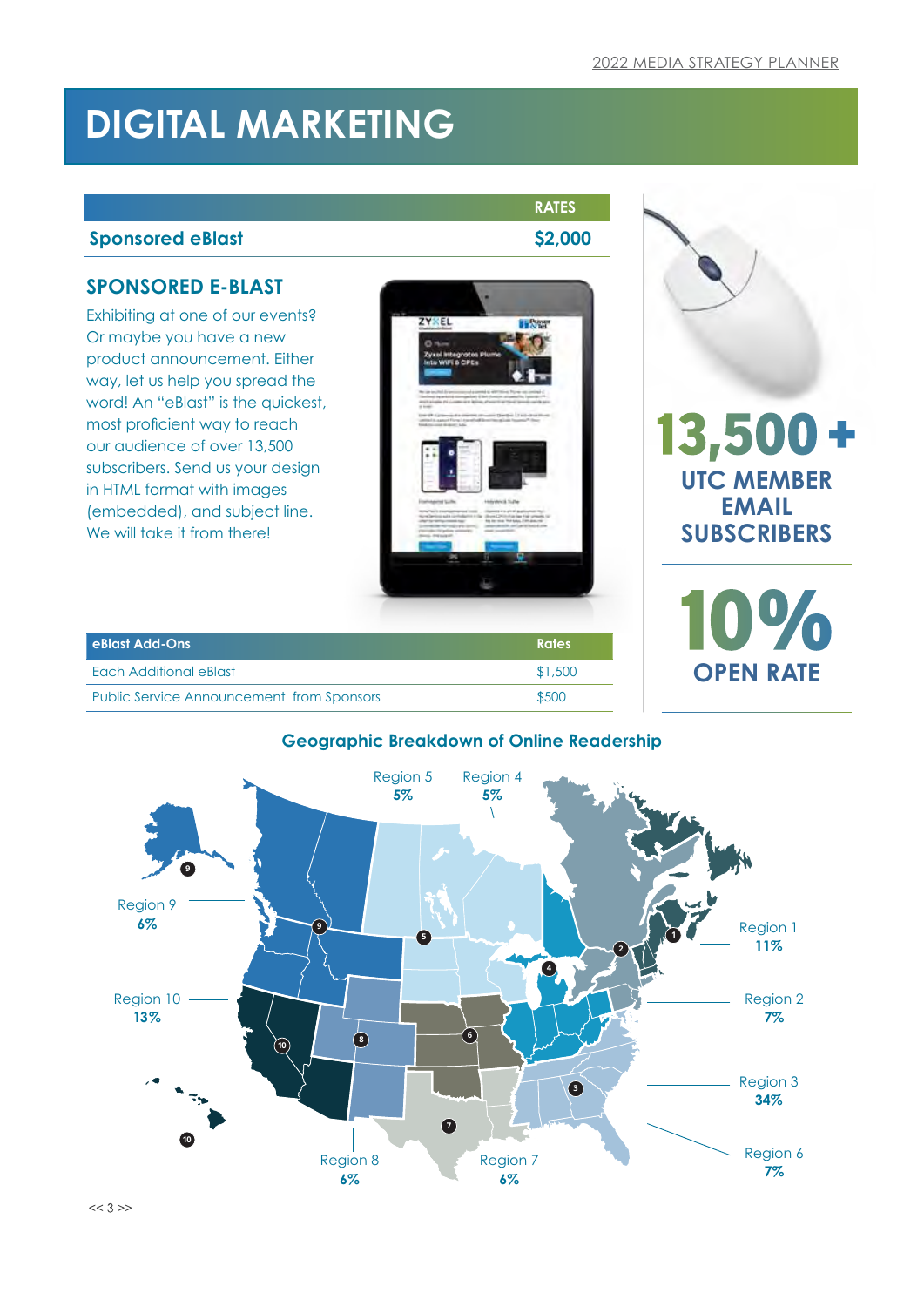# **PODCAST**

### **PODCAST SPONSORSHIP OPPORTUNITIES**

UTC sits at the intersection of the energy and tech industries that empower this new world. Join us as we discuss the people and policies shaping these changes!

# Meet us at... ΉF **INTERSECTIC** ...Where the Worlds of Energy & Technology Come Together

#### **UTC Podcast Sponsorship Opportunities Rates** Rates Rates Rates Rates Rates Rates Rates Rates Rates Rates Rates

#### **One (1) Episode Sponsorship**  $$500$

- Email promotions to thousands of UTC's individual members and non-members contacts
- Social media outreach via LinkedIn and Twitter
- Sponsor's company logo on the email invitation
- 60 Second sound bit to promote sponsor before each podcast begins
- Engagement reports and other details to be determined
- UTC staff coordination of the podcast (moderate, provide introduction, manage Q&A session, summarize with closing notes)
- Online access to a recording of your sponsored podcast for on-demand viewing
- Podcast posted

#### **Six (6) Episode Sponsorship \$2,500**

- Sponsor provides 60 Second sound bite promotion script to promote sponsor play before each podcast begins
- Eblast to thousands of UTC's individual members and non-members contacts
- Social media outreach via LinkedIn and Twitter
- Sponsor's company logo on the eblast & social media graphic
- Engagement reports and other details to be determined
- UTC staff coordination of the podcast (moderate, provide introduction, manage Q&A session, read promo script)
- Online access to a recording of your sponsored podcast for on-demand viewing

#### **Twelve (12) Episode Sponsorship \$5,000**

- Sponsor provides 60 Second sound bite promotion script to promote sponsor play before each podcast begins
- Eblast to thousands of UTC's individual members and non-members contacts
- Social media outreach via LinkedIn and Twitter
- Sponsor's company logo on the eblast & social media graphic
- Engagement reports and other details to be determined
- UTC staff coordination of the podcast (moderate, provide introduction, manage Q&A session, read promo script)
- Online access to a recording of your sponsored podcast for on-demand viewing







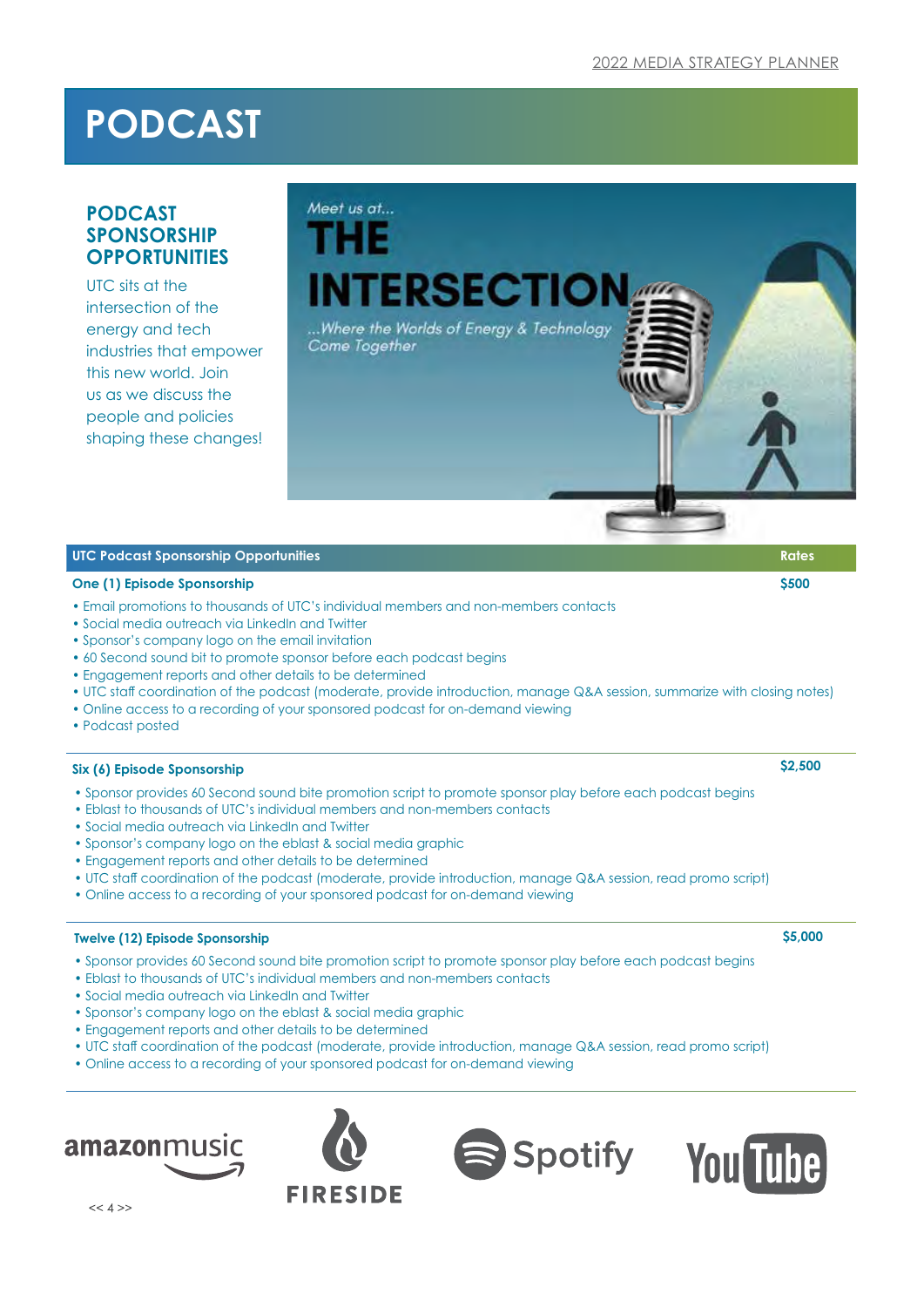# **CONTENT MARKETING OPPORTUNITIES**

#### **SPONSORED WEBINAR**

**Rates \$5,000**

Sponsor supplies the content and speaker(s), UTC provides the moderator(s) to run the webinar. UTC schedules a minimum of 4 eBlasts prior to the webinar and provides required post-webinar items (i.e. leads, etc). All webinars are recorded and available for on-demand playback.



 $\overline{a}$ 

**NOKIA** 

 $\sqrt{ac}$ 

**REGISTER HERE** 

Thank you to our DEI Welsing sponsors

 $\frac{1}{2}$ 

|                                                                                                                                                                                                                                                                                                          | <b>Rates</b>                        |
|----------------------------------------------------------------------------------------------------------------------------------------------------------------------------------------------------------------------------------------------------------------------------------------------------------|-------------------------------------|
| <b>PRODUCT SHOWCASE COMMERCIAL</b><br>This opportunity offers technology partners the ability to share<br>solutions targeted to member needs. This is limited to 3 vendors<br>under one subject matter, each given a 15-minute time slot to<br>present a marketing presentation. Moderated by UTC Staff. | \$1,500                             |
| UTC TECHNICAL TRAINING SPONSOR WEBINAR<br>Sponsor a UTC Training Program that offers a paid registered<br>attendee. You can select technical training already in our pipeline<br>that relates to your subject matter, or you can work with us to<br>offer your own training to our membership.           | \$2,500                             |
| <b>SPECTRUM SERVICES TRAINING WEBINAR</b><br>Sponsor this training covering vital issues and techniques our<br>industry needs. Includes exclusive banner on 4 email promotions                                                                                                                           | \$1,500                             |
| <b>SPONSORSHIP OPPORTUNITIES</b><br>Sponsorship opportunities would be Workforce Development,<br>UTC Podcast and Innovation Lab                                                                                                                                                                          | Contact<br>Cheryl<br><b>Stratos</b> |

 $\epsilon$ 

NOKIA

۰

2,396

in

**NOKIA** 

٥

**CONNECTIONS**

2,177 **FOLLOWERS**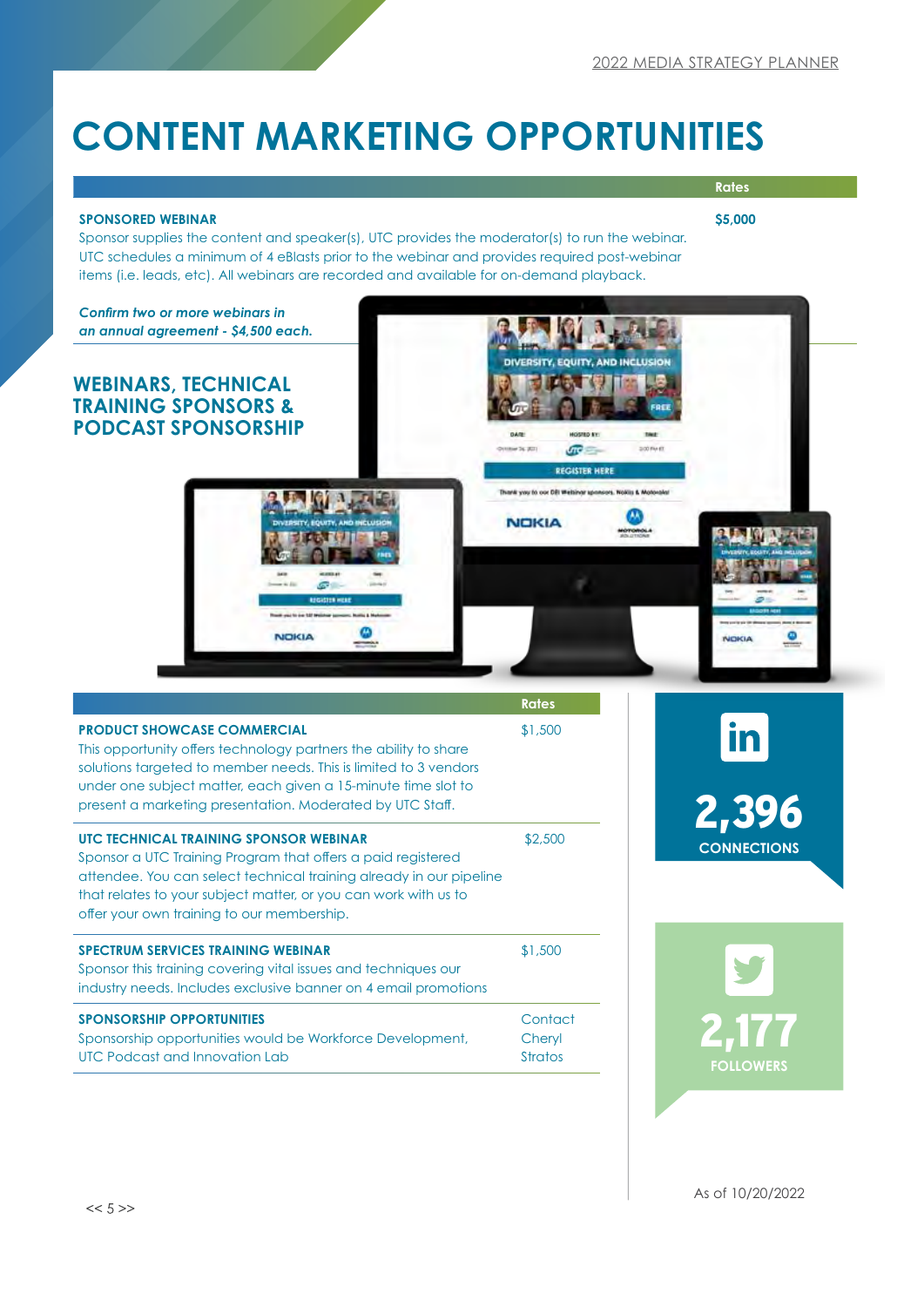# **QUARTERLY JOURNAL**

### **EDITORIAL CONTENT**

The *UTC Journal* is the official quarterly publication of the Utilities Technology Council (UTC) and serves as the leading source of information for UTC members—Information and Communication Technology (ICT) and critical infrastructure professionals at energy and water organizations across North America. Through insightful case studies, research, regulatory related news and emerging technology articles, the *UTC Journal* provides readers with practical solutions to the issues, challenges and opportunities in the industry.

# **JOB FUNCTIONS OF SUBSCRIBERS**

As a product and service provider to the critical infrastructure communications space, there is no better vehicle for your advertising budget. With editorial that addresses the key issues UTC members face, showcase your products and services to engaged readers and influential decision-makers. To make advertising even more effective, we work with you to develop a comprehensive package that pairs advertising with digital programs such as member newsletters, webinar sponsorships, as well as exhibit and sponsorship opportunities at one of the many UTC events throughout the year.

|                                                                  | <b>Rates</b> |
|------------------------------------------------------------------|--------------|
| <b>SPONSORED CONTENT</b>                                         | \$3,550      |
| Sponsors supply their own content, 1500 words, plus banner ad in |              |

content push to members (see page 4, digital marketing opportunities). Add a full page ad to this package for \$1,000

# **REGULAR FEATURES INCLUDE:**

#### **The Value of Membership**

Highlights the value of UTC membership through case studies and member testimonials.

#### **Workforce & Mentorship**

Spotlights mentorship as a tool to bolster future work force and develop best practices.

#### **Chair's Corner**

UTC's current Chair of the Board welcomes readership and provides food for thought on the latest industry news.

#### **Best Practices Series**

Presents successful best practices from leaders in the industry.

#### **Vendor Spotlight**

Lets our vendors tell their story and share their customer successes.

#### **Forward!**

UTC's President and CEO Sheryl Riggs delivers important industry issues and how they affect critical infrastructure, IT/OT and telecommunications professionals.

**Inside Washington & Regulatory Update** Is devoted to the analysis of key regulatory and legislative updates.

#### **Thought Leadership**

Highlights ways in which UTC staff and members engage in important thought leadership in the utility industry.

#### **Global Spotlights**

Focuses on UTC global entities.



Corporate Management Chair, CEO, CIO, CTO, President

31%

Business Development & Operations IT, Operations, Marketing, Legal, Finance, **Regulatory** 

23%

Engineer IT, Operations, Telecom 23%

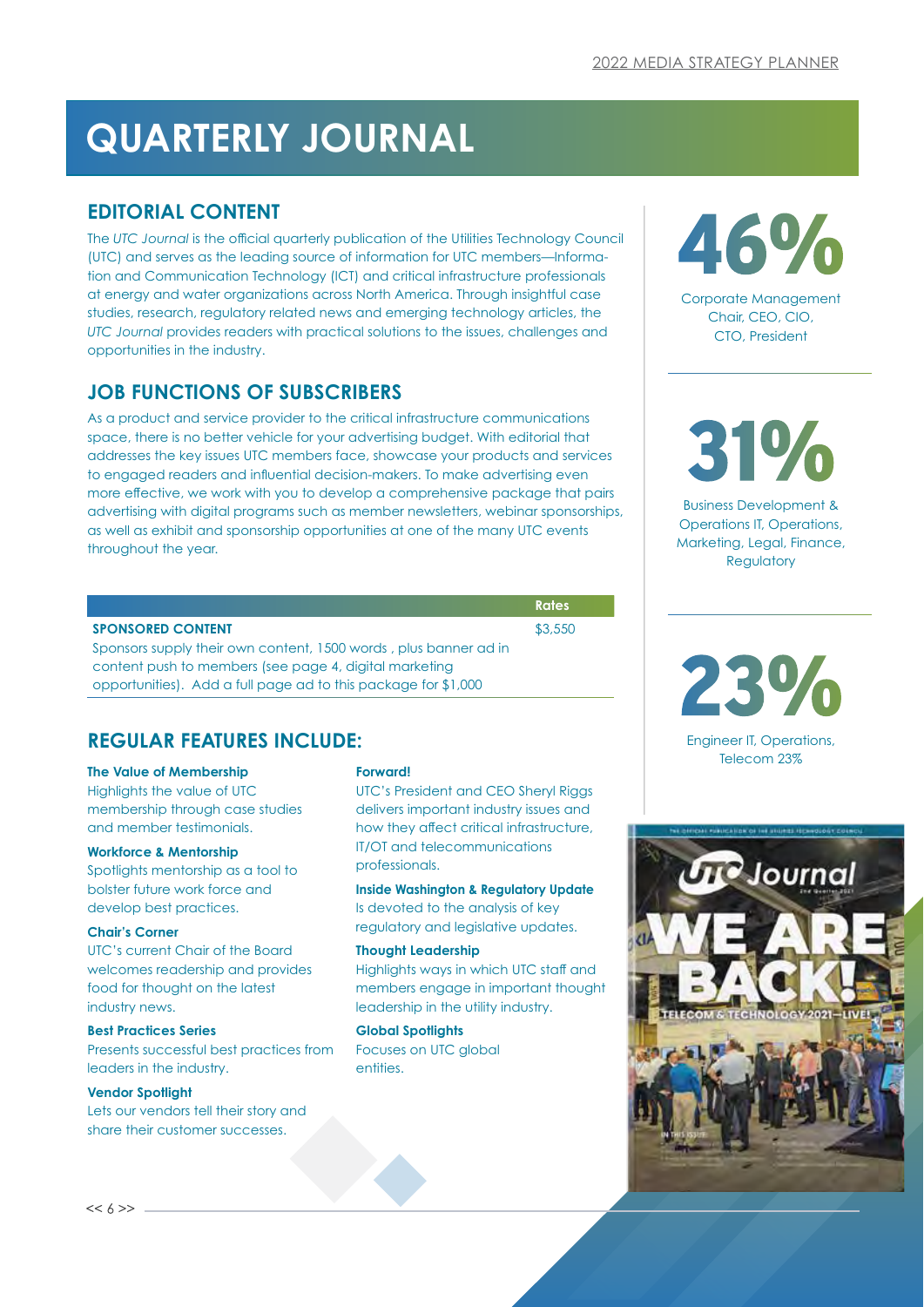# **2022 EDITORIAL CALENDAR**

| <b>ISSUE</b>   | <b>FEATURE</b><br><b>TOPICS</b>                                                                                                                                                                                                                                                                                                                                                                                                                                 | <b>ADS</b><br><b>CLOSE</b> | <b>ADS DUE</b> | <b>CONTENT</b><br><b>DUE</b> | <b>PUBLISH</b><br><b>DATE</b> |
|----------------|-----------------------------------------------------------------------------------------------------------------------------------------------------------------------------------------------------------------------------------------------------------------------------------------------------------------------------------------------------------------------------------------------------------------------------------------------------------------|----------------------------|----------------|------------------------------|-------------------------------|
| Q <sub>1</sub> | 2022 ROAD MAP<br>The Q1 issue of the UTC journal will focus on what is in the 2022<br>pipeline for UTC. This is your chance to map out your year<br>with UTC and prepare for the different in-person and virtual<br>opportunities that are set for the year.<br><b>BONUS DISTRIBUTION</b><br>• UTC Spring Regional Meetings                                                                                                                                     | 02.02.22                   | 02.09.22       | 02.09.22                     | 03.02.22                      |
| Q <sub>2</sub> | <b>ANNUAL CONFERENCE/INCOMING CHAIR</b><br>The Q2 issue of the UTC Journal will focus the incoming UTC Chair<br>of the Board as well as highlight the 2022 Telecom & Technology<br>Conference. It will feature articles about the conference and<br>focus on sponsors, the agenda, and much more. It will also<br>highlight the incoming Chair through interviews and articles.<br><b>BONUS DISTRIBUTION</b><br>• UTC Telecom & Technology                      | 04.06.22                   | 04.13.22       | 04.13.22                     | 05.04.22                      |
| Q <sub>3</sub> | <b>BROADBAND</b><br>Utilities empower broadband deployment. We will look into the<br>FCC's Rural Digital Opportunity Fund to see how utilities are faring<br>with funding opportunities. This issue will feature case studies on<br>utility broadband projects. It will also highlight how partnerships<br>between utilities and local ISPs are the key to solving the Digital<br>Divide.                                                                       | 08.03.22                   | 08.10.22       | 08.10.22                     | 08.31.22                      |
| Q4             | <b>DISASTER RESPONSE</b><br>How has pandemic planning changed utility disaster response?<br>In the Q4 issue of the Journal, we will drill down into how the<br>2020-2021 pandemic forced utilities to alter their response plans<br>and deal with hurricane/storm recovery in new ways. What role<br>does technology play? How do utilities balance keeping their<br>crews safe while also restoring services after damaging storms?<br>How can vendors assist? | 11.09.22                   | 11.16.22       | 11.16.22                     | 12.07.22                      |

# **SOCIAL MEDIA**

Each Journal edition is promoted on social media for download and obtains about an 8% engagement rate, four times the average rate.

*\* UTC reserves the right to adjust editorial focus based on input and guidance from the Editorial Advisory Board. \*\* Editorial Submissions: To submit editorial ideas, case studies or items of interest to UTC's membership please email: brittany.luckett@utc.org Please contact Brittany Luckett with any questions or comments.*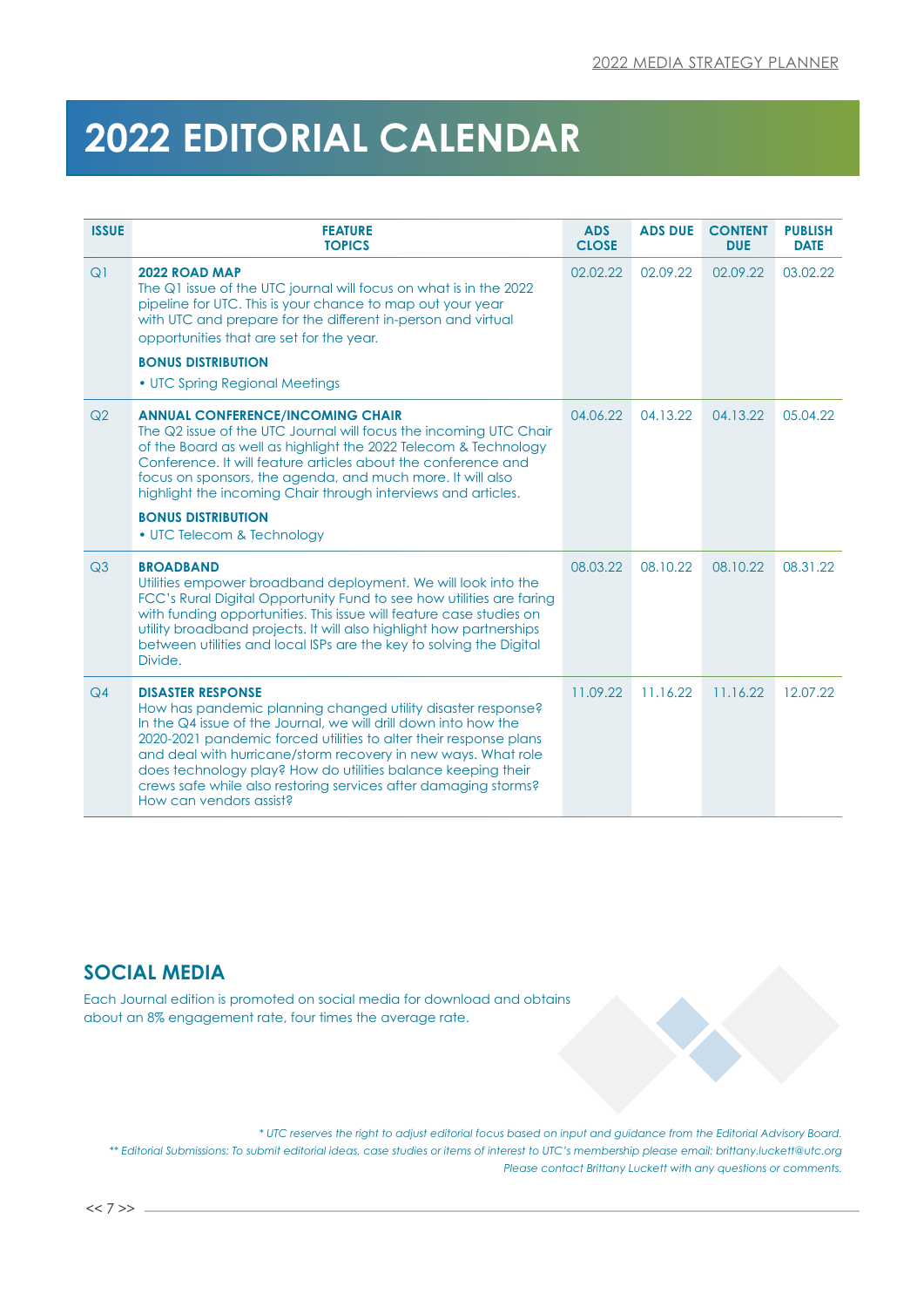# **2022 ADVERTISING RATES**

**Digital Media Advertising Package Discounts** Bundle and save when you combine **4x issues** worth of *UTC Journal* **advertising** with banner advertisements in UTC's digital media programs, UTC event exhibits, and sponsorships in UTC events and webinars. To custom tailor your package, contact Cheryl Stratos at 202.833.6811 or email at cheryl.stratos@utc.org today.

### **SIZE AND PRICING SPECIFICATIONS FOR DIGITAL ADS**

|                           | <b>FULL PAGE</b><br>• Live Area: 7.75" x 10.375"<br>• With Bleed: 8.5" x 11.125"<br>• \$3,550.00 x 1 Rate<br>• \$3,017.50 x 4 Rate                                                                                                                                   | <b>1/2 PAGE ISLAND</b><br>• Live Area: 4.75" x 7.5"<br>• With Bleed: 5.5" x 8.125"<br>$\cdot$ \$2,146.25 x 1 Rate<br>• \$2,525.00 x 4 Rate           |
|---------------------------|----------------------------------------------------------------------------------------------------------------------------------------------------------------------------------------------------------------------------------------------------------------------|------------------------------------------------------------------------------------------------------------------------------------------------------|
|                           | 2/3 PAGE<br>• Live Area: 4.75" x 10.375"<br>• With Bleed: 5.375" x 11.125"<br>$\cdot$ \$3,525 x 1 Rate<br>$\cdot$ \$3,225 x 4 Rate                                                                                                                                   | <b>1/3 PAGE SQUARE</b><br>Live Area: 4.75" x 4.875"<br>With Bleed: N/A<br>$\cdot$ \$2,150 x 1 Rate<br>$\cdot$ \$1,975 x 4 Rate                       |
|                           | <b>1/2 PAGE HORIZONTAL</b><br>• Live Area: 7.25" x 4.875"<br>• With Bleed: 8.5" x 5.375"<br>$\cdot$ \$2,725 x 1 Rate<br>$\cdot$ \$2,525 x 4 Rate                                                                                                                     | <b>1/3 PAGE VERTICAL</b><br>Live Area: 2.25" x 10.375"<br>With Bleed: 2.875" x 11.125"<br>$\cdot$ \$2,150 x 1 Rate<br>$\cdot$ \$1,975 x 4 Rate       |
|                           | <b>1/2 PAGE VERTICAL</b><br>• Live Area: 3.5" x 10.375"<br>• With Bleed: 4.25" x 11.125"<br>$\cdot$ \$2,725 x 1 Rate<br>$\cdot$ \$2,525 x 4 Rate                                                                                                                     | <b>1/4 PAGE VERTICAL</b><br>Live Area: 3.25" x 4.875"<br>With Bleed: N/A<br>• \$1,575.00 x 1 Rate<br>• \$1,338.75 x 4 Rate                           |
| to Cheryl.stratos@utc.org | Digital data is required for ad submissions. Please<br>provide a print-ready CMYK PDF (300 - 600 dpi<br>at the full production size). Embed all fonts. Only<br>Adobe Type 1 fonts will be accepted; all other<br>fonts may be substituted. Send all insertion orders | <b>TWO - PAGE CENTERFOLD</b><br>• Live Area: 16" x 10.375"<br>• With Bleed: 16.75" x 11.125"<br>$\cdot$ \$6,825 x 1 Rate<br>$\cdot$ \$6,300 x 4 Rate |

# **2022 PREMIUM ADVERTISING RATES DIGITAL ADVERTISING RATES**

|                                                           | <b>1X RATE</b> | <b>4X RATE</b> |
|-----------------------------------------------------------|----------------|----------------|
| <b>Inside Front Cover</b>                                 | \$4,200        | \$3,675        |
| Page 3                                                    | \$4,350        | \$3,950        |
| Page 4 (Opposite Table of Contents)                       | \$4,450        | \$4,050        |
| <b>Inside Back Cover</b>                                  | \$4,200        | \$3,675        |
| <b>Back Cover (Opposite front cover</b><br>and back page) | \$4,625        | \$4,200        |

\$1,000 *Premier position pages includes one banner ad in the UTC Journal Content Notification*

|                                                                                                                                                                                            | <b>RATE</b> |
|--------------------------------------------------------------------------------------------------------------------------------------------------------------------------------------------|-------------|
| UTC JOURNAL DIGITAL SPONSOR WITH AD                                                                                                                                                        | \$2,000     |
| <b>UTC JOURNAL DIGITAL SPONSOR</b><br>Benefits include: ad in issue announcement and<br>when you click on the issue the sponsors will<br>have a digital message in the front of the issue. | \$3,000     |
| UTC JOURNAL SPONSORED CONTENT<br>1500 word article, plus a banner ad in one<br>content push for their editorial                                                                            | \$3,550     |
| UTC JOURNAL EBLAST BANNER AD SPONSORS<br>Featured article banner ad eBlast push, top<br>position, second banner ad position \$500<br>750 x 97 pixels, JPEG, GIF or PNG                     | \$1,000     |